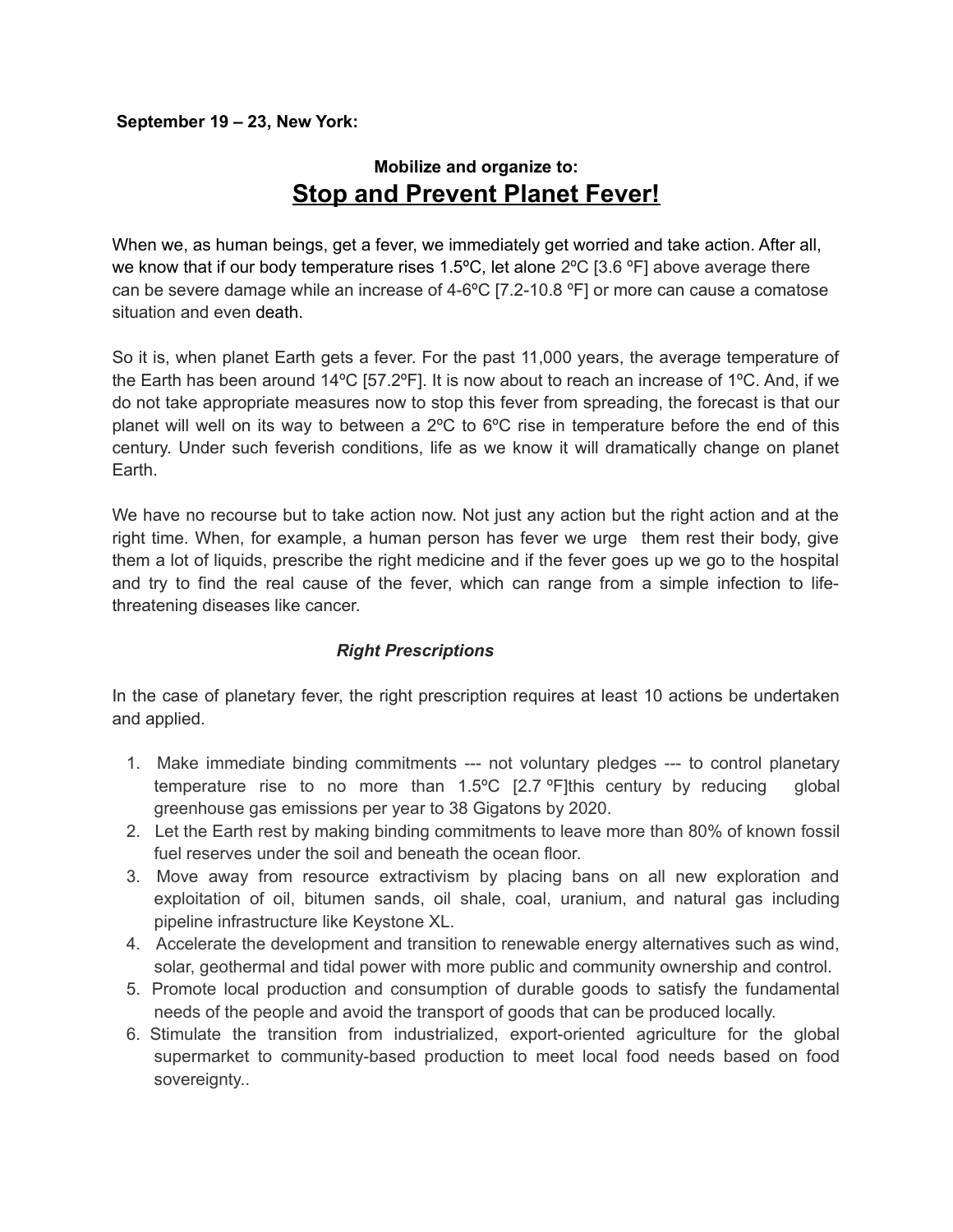- 7. Adopt and apply Zero Waste strategies for the recycling and disposal of trash and .the retrofitting of buildings to conserve energy for heating and cooling.
- 8. Improve and expand public transportation for moving people and freight within urban centres and between cities within urban regions through higher speed rail.
- 9. Develop new sectors of the economy designed to create new jobs that restore the balance and equilibrium of the Earth system such as climate jobs to reduce greenhouse gas emissions and Earth restoration jobs.
- 10. Dismantle the war industry and military infrastructure in order to reduce greenhouse gas emissions generated by warfare, and divert war budgets to promote genuine peace.

## *Wrong Prescriptions*

At the same time, we must also be aware that all actions are not appropriate actions and that some initiatives can worsen the situation. Perhaps our most pressing challenge is the fact that big corporations are capturing the climate agenda to make new businesses designed to take advantage of the crises. In response, we need to send a message, loud and clear, to corporations: 'Stop Exploiting the Tragedy of Climate Change!'

More specifically, we need to resist the 'greening of capital' as the solution by rejecting the following policies, strategies and measures:

- The commodification, financialization and privatization of the functions of nature through the promotion of a false "green economy" agenda which places a price on nature and creates new derivative markets that will only increase inequality and expedite the destruction of nature.
- This means saying No to REDD (Reducing Emissions from Deforestation and forest Degradation) … No to Climate Smart Agriculture, Blue Carbon and Biodiversity offsetting -- all of which are designed to create new for-profit business for corporations.
- Techno-fix "solutions" like geo-engineering, genetically modified organisms, agrofuels, industrial bioenergy, synthetic biology, nanotechnology, hydraulic fracking, nuclear projects, waste-to-energy generation based on incineration, and others.
- Mega and unnecessary infrastructure projects that do not benefit the population and are net contributors to greenhouse gasses like, mega dams, excessively huge highways, stadiums for world cups, etc.
- Free trade and investment regimes that promote trade for profit and undercut domestic labor, destroy nature, and substantially reduce the capacity of nations to define their own economic, social and environmental priorities.

### *Preventative Cure*

Finally, we also need to go beyond identifying right and wrong prescriptions to naming the disease that constantly causes and drives this planetary fever**.** If we don't take this step, the fever will keep coming back again and again in a much more aggressive way. We need to take stock of the roots of the disease in order to weather the storm.